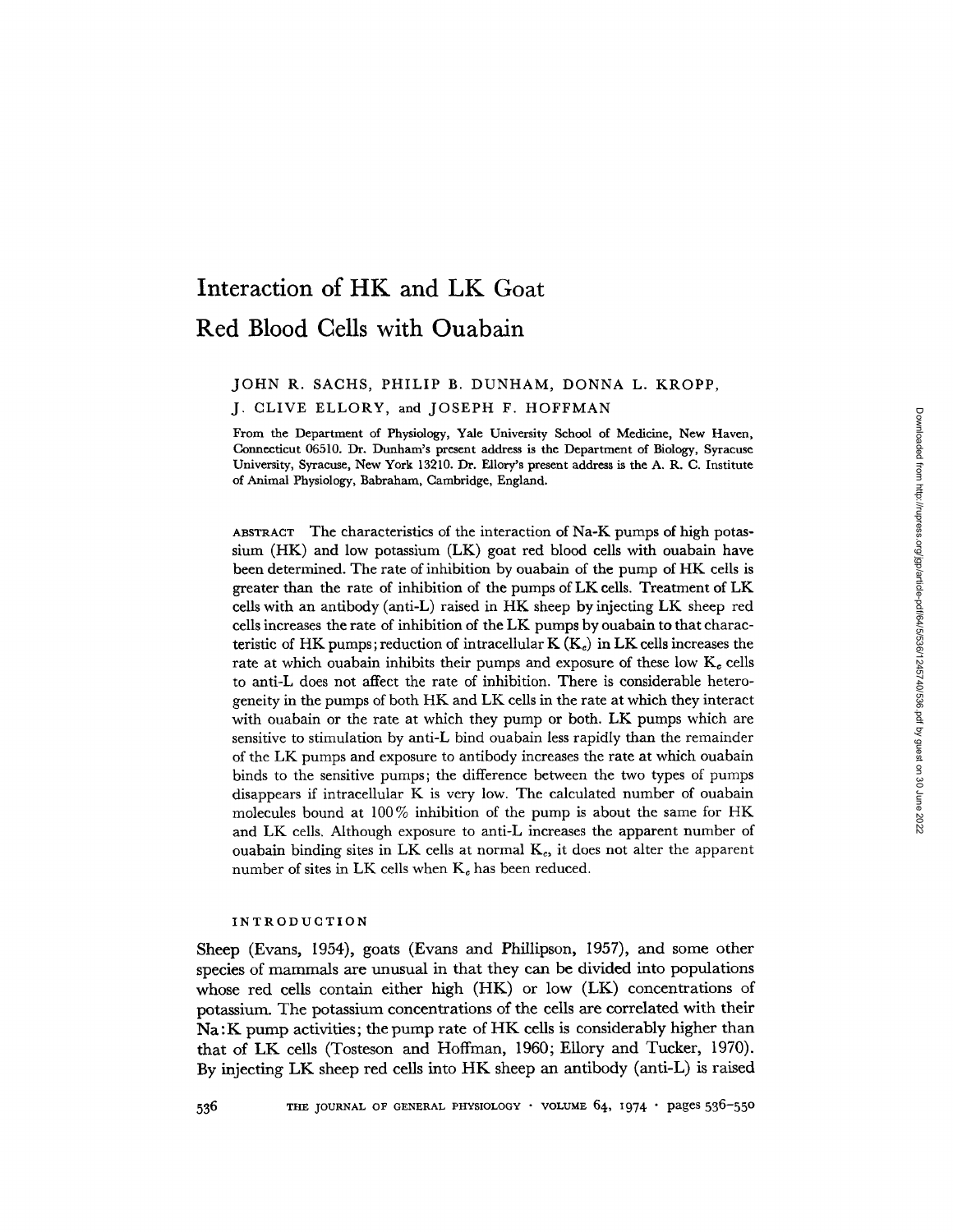which, when absorbed on LK sheep or goat red cells markedly stimulates the activity of the Na:K pump (Ellory and Tucker, 1969; Ellory and Tucker, 1970). It has been shown (Sachs et al., 1974) that anti-L does not increase the pump rate of LK goat cells with very low intracellular K  $(K_e)$  and high intracellular Na  $(Na_e)$  concentrations. Since this failure to stimulate the pump rate was not due to a failure of the antibody to bind to cells with very low intracellular K, the results were interpreted as indicating that the main effect of the antibody in these cells is to reduce the affinity of the pump for  $K_c$  which competitively inhibits the activation of the pump by  $Na<sub>e</sub>$ 

537

Although anti-L did not further increase the pump rate of LK cells with low intracellular K concentrations, the maximal pump rate of LK cells at optimal concentrations of  $Na<sub>e</sub>$  and  $K<sub>e</sub>$  was considerably less than the comparable values for HK cells. One of the possible explanations for this difference is the presence of a greater number of pumps in the HK cells than in the LK cells. The relation between the number of [H]ouabain molecules bound per cell and the resultant inhibition of the pump has been determined and used to estimate the number of Na:K pump sites per cell in human red cells (Hoffman, 1969) and in sheep red cells (Dunham and Hoffman, 1971). Using fresh sheep red cells in which intracellular cation contents were unaltered, it was found that LK cells have on the average 7.6 and HK cells 42.4 pump sites per cell; these numbers were proportional to the simultaneously measured active K influx in the same cells.

This paper reports the results of experiments designed to investigate the characteristics of the interaction of HK and LK goat red cells with ouabain and the effect of anti-L on this interaction. In addition, the number of ouabain binding sites in HK and LK goat red cells has been assessed, and the effect of anti-L on the number of ouabain molecules bound by LK cells evaluated.

#### METHODS

The methods for the preparation of the antibody, preparation of cells, alteration of intracellular cation concentration, exposure to anti-L antiserum, and determination of the K influx have been described (Sachs et al., 1974). When fresh cells were used they were first incubated for 1 h at  $37^{\circ}$ C in a solution which contained (mM): Na 170, Mg 1, PO<sub>4</sub> 27, Cl 128, adenosine 10, glucose 5, pH 7.4 in order to raise intracellular ATP concentrations.

The measurements of the number of ouabain binding sites per cell were made by a modification of methods previously described (Dunham and Hoffman, 1971). The cells, after alteration of intracellular cation concentrations (p-chloromercuribenzenesulfonic acid [PCMBS]-treated cells) or incubation in the high phosphate solution containing adenosine and glucose (fresh cells), were exposed to anti-L or to serum obtained from an HK nonimmune sheep. The cells were then washed and exposed to solutions containing [3H]ouabain 10<sup>-6</sup> M at 37°C. The reaction was stopped by rapidly cooling the suspensions to 4°C and the cells were separated from the suspen-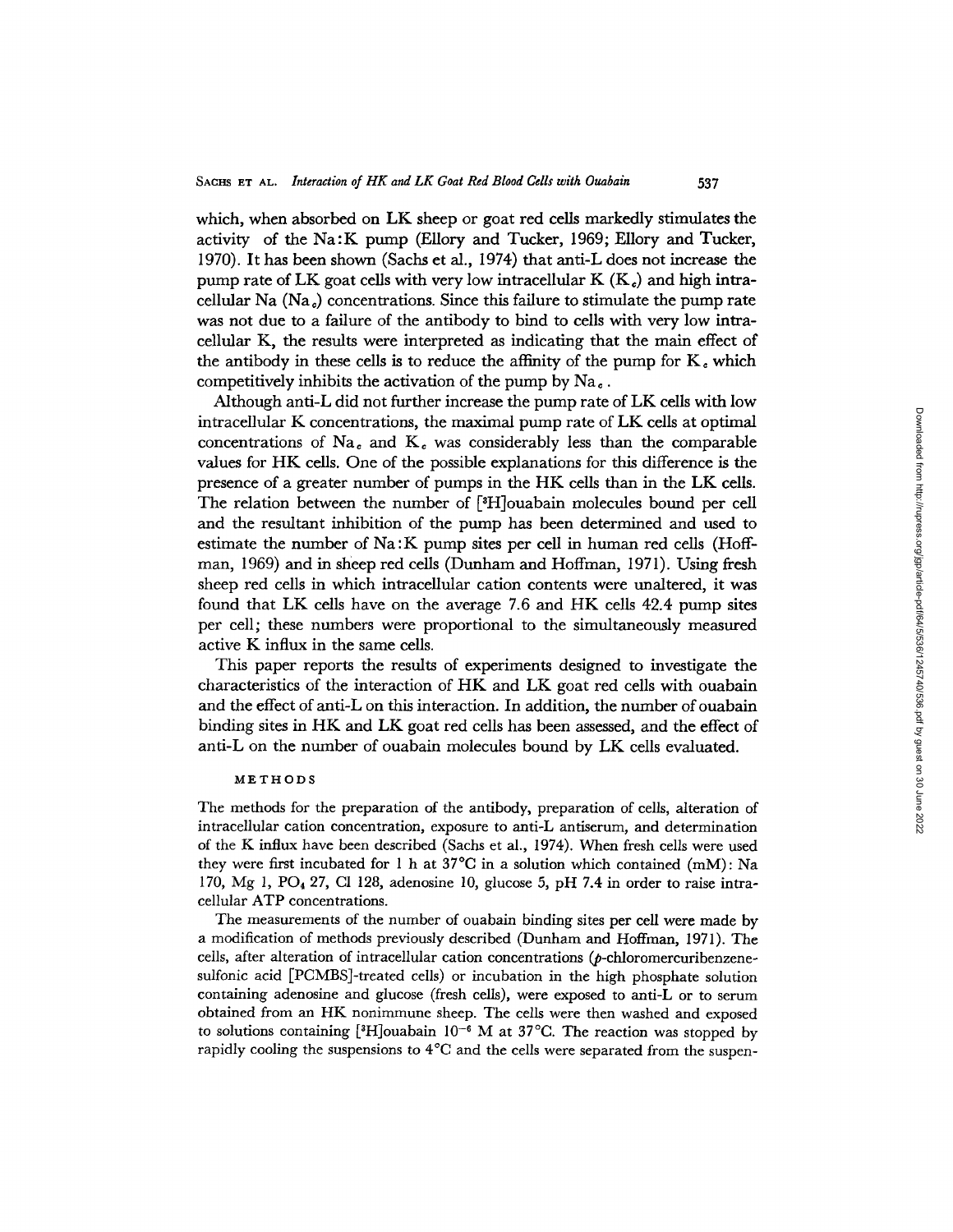sions, washed four times with 10 vol of ice-cold isosmotic MgCI <sup>2</sup> solution, and divided into two portions. Bound [ 3H]ouabain was extracted from one portion for scintillation counting. This aliquot was used to calculate the number of ouabain molecules bound per cell from the counts per unit volume of packed cells, mean cell volume (16.7  $\mu^3$  for goat cells), specific activity of the  $[^3\mathrm{H}]$ ouabain, and the absolute counting efficiency. In each case the determination of the number of ouabain molecules bound per cell was made in duplicate; the average difference between duplicates was 1.5 sites/cell. The other portion of cells was used for the determination of K influx. The percent inhibition of the pump was calculated for cells exposed to [H]ouabain using fluxes measured in two other samples of cells, one not exposed to ouabain, giving total K influx, and the other exposed to  $10^{-4}$  M ouabain, giving the ouabain-insensitive influx. Percent inhibition was calculated as

# $M_K^P$  in control cells  $M_K^P$  in ouabain treated cells  $\times$  100  ${}^tM_{\rm K}^{\prime\prime}$  in control cells

 $^iM_{K}$ <sup>P</sup>, the pump influx of K, is the influx of K in the control cells or in the cells exposed to [H]ouabain minus the influx in the same cells exposed to **10 -** M ouabain. In order to calculate the number of ouabain molecules per cell necessary for 100% inhibition of the pump, the number of ouabain molecules bound per cell was plotted as a function of the percent inhibition of the pump and the best straight line describing the data was calculated by the method of least squares and extrapolated to 100% inhibition. The number of ouabain molecules per cell necessary for 100 % inhibition of the pump was taken as the number of Na: K pump sites per cell.

The [H]ouabain, obtained from New England Nuclear, Boston, Mass. was stated to have a specific activity of  $11.7$  Ci/mmol. Since in our experience the specific activity given by the manufacturer was not dependable, unlabeled ouabain (Sigma Chemical Co., St. Louis, Mo.) was added to reduce the specific activity to  $1.0 \text{ Ci}/$ mmol. Thus any uncertainty introduced into the results by errors in the specific activity reported by the manufacturer was reduced by an order of magnitude.

As shown previously cesium (25 mM or higher) included in the medium during the incubation with [H]ouabain decreased the number of ouabain molecules necessary for 100 % inhibition of the pump for both human and sheep red cells (Hoffman, 1969; Dunham and Hoffman, 1971). It was concluded that Cs selectively inhibits binding of ouabain at sites other than pumps, called nonspecific binding. It has also been found (Ingram, 1970) that K at a relatively low concentration  $(5 \text{ mM})$  has the same effect as Cs on nonspecific binding. A large fraction of ouabain binding to goat red cells in K-free medium is nonspecific; therefore in most of the experiments reported here incubations with [ ${}^{3}H$ ]ouabain were carried out in 5 mM K. K, of course, also inhibits binding of ouabain to pump sites. Therefore, the consequences of incubating cells with [ ${}^{3}H$ ]ouabain in 5 mM K as compared to K-free medium are, first of all, fewer ouabain molecules per cell required for a particular level of inhibition, that is, less nonspecific binding, and second, a higher ouabain concentration or longer incubation time is necessary to achieve that level of inhibition with  $5 \text{ mM K}$ .

538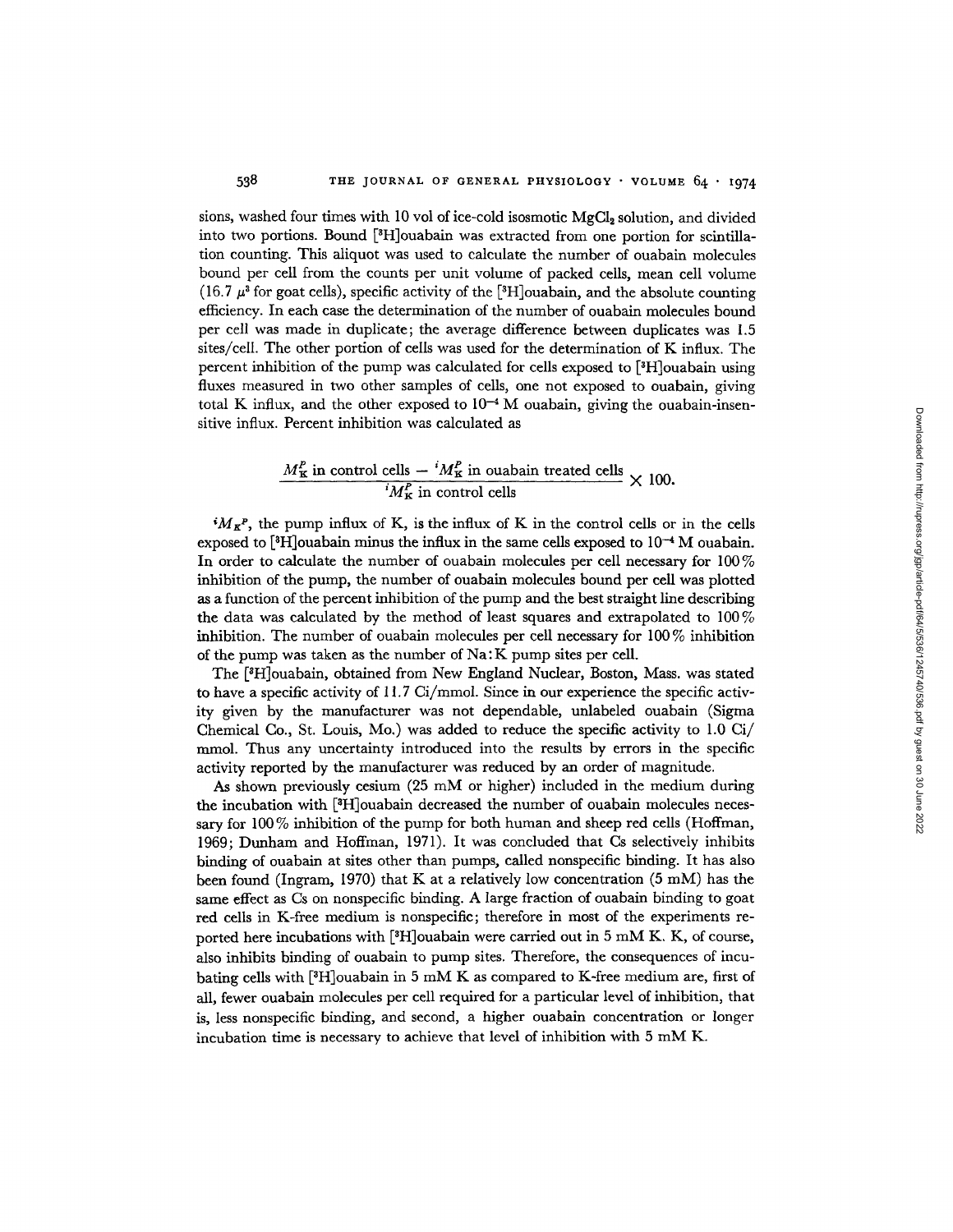#### RESULTS

#### *Effect of Anti-L on the Rate at Which Ouabain Inhibits the Pump*

In the course of the experiments measuring the number of ouabain binding sites it became apparent that on exposure to  $10^{-6}$  M ouabain the rate at which inhibition of the K influx developed in LK cells was less than the rate at which it developed in HK cells and that treatment of LK cells with anti-L increased the rate toward that found in HK cells. HK and LK cells, after alteration of intracellular ATP concentrations and exposure either to anti-L or to serum from a nonimmune HK sheep, were incubated for periods of 1-6 min in a solution containing  $10^{-6}$  M ouabain and 5 mM K. After exposure to ouabain the cells were washed and the ouabain-sensitive K influx determined. The ouabain-sensitive K influx in the ouabain-treated cells was compared with that in the appropriate ouabain-free control cells and the percent inhibition of the ouabain-sensitive K influx calculated. In Fig. I the percent inhibition of the pump is plotted against the duration of exposure to ouabain for HK cells and for LK cells from two animals. In the control LK cells the rate at which inhibition developed was less than that in the HK cells, but treatment of LK cells with anti-L increased the rate at which inhibition developed to that found in the HK cells.

Since it has been shown (Sachs et al., 1974) that anti-L has little effect on the active K influx in LK cells in which  $K<sub>c</sub>$  is very low, an experiment was performed to determine whether alteration of  $K_c$  changes the rate at which



FIGURE 1. Percent inhibition of the pump vs. time of exposure to  $10^{-6}$  M ouabain. The experimental procedure is described in the text.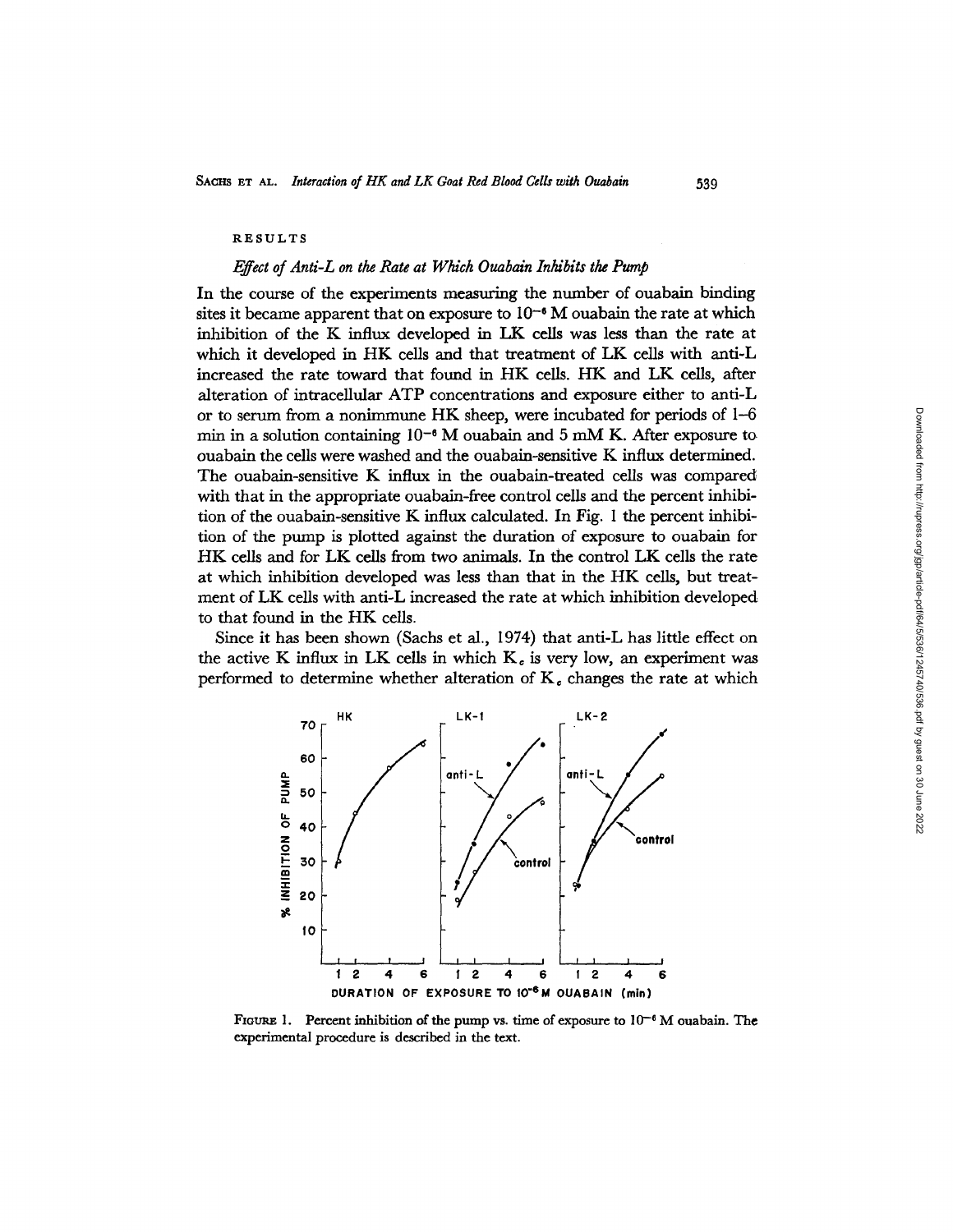inhibition of the pump by ouabain develops and whether anti-L affects this process in cells with very low K concentrations. The results of an experiment are presented in Fig. 2; the experimental procedure was similar to that described above, except that intracellular K concentrations were altered by exposure of the cells to PCMBS. In cells with high potassium concentrations, exposure to anti-L increased the rate at which inhibition by ouabain developed as it does in fresh LK cells. In the LK cells with low intracellular K, treatment ot the cells with anti-L had little effect on the rate of development

54 °



FIGURE 2. Percent inhibition of the pump vs. time of exposure to  $10^{-6}$  M ouabain using LK cells in which  $Na<sub>e</sub>$  and  $K<sub>e</sub>$  were altered.

of inhibition, and this rate was greater than that found in the anti-L-treated cells with high  $K_c$ . Anti-L does not, therefore, influence the rate at which pumps are inhibited by ouabain if the intracellular K concentration is very low.

The rate at which inhibition develops on exposure to a fixed concentration of ouabain can be taken as a measure of the forward reaction of the pump with ouabain if the interaction with ouabain is irreversible. In order to determine whether the interaction of LK goat cells with ouabain can be considered irreversible under the conditions of these experiments, cells were exposed to a maximally inhibitory concentration of ouabain, washed free of extracellular ouabain, and the ouabain-sensitive K influx measured in ouabain-free solutions under circumstances similar to those used in obtaining the data in Figs. 1 and 2. The results, which are in Table I, show that the Downloaded from http://rupress.org/igp/article-pdf/64/5/536/1245740/536.pdf by guest on 30 June 2022 Downloaded from http://rupress.org/jgp/article-pdf/64/5/536/1245740/536.pdf by guest on 30 June 2022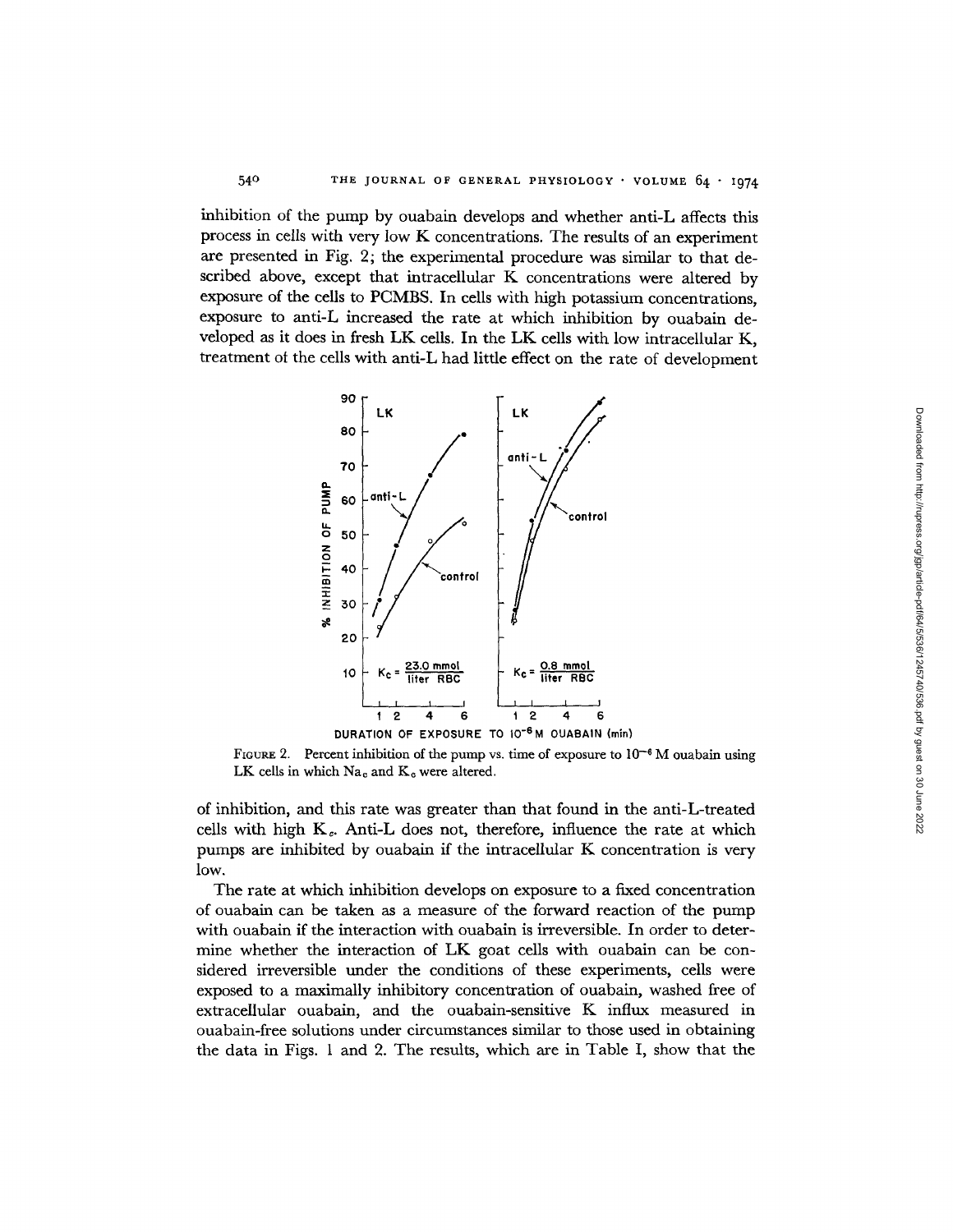|                    |                | Cells |                |  |
|--------------------|----------------|-------|----------------|--|
| Inhibition of pump |                | $K_c$ | Na.            |  |
|                    |                |       | mmol/liter RBC |  |
|                    | Control        | 22.4  | 66.4           |  |
|                    | Anti-L Treated |       |                |  |
|                    | Control        | 0.8   | 65.2           |  |
|                    | Anti-L Treated |       |                |  |

| TABLE I                                                  |  |  |  |  |  |  |  |
|----------------------------------------------------------|--|--|--|--|--|--|--|
| IRREVERSIBILITY OF OUABAIN INHIBITION OF ACTIVE K INFLUX |  |  |  |  |  |  |  |

54I

Intracellular cation concentrations of LK goat red cells were altered by treatment with PCMBS and the cells were exposed to anti-L or to HK nonimmune serum (control). The cells were then exposed to 10<sup>-4</sup> M ouabain for 0.5 h at 37°C; in order to calculate percent inhibition of the pump, another sample of each batch of cells was incubated in a ouabain-free solution. The cells were washed and the ouabain-sensitive K influx determined.

pump is virtually completely inhibited and that neither alteration of  $K<sub>e</sub>$  nor treatment with anti-L changes the amount of inhibition. The combination of the pump with ouabain is, therefore, essentially irreversible and the rate at which the pump is inhibited by ouabain can be taken as a measure of the forward reaction of the pump with ouabain.

The data of Figs. 1 and 2 indicate that the rate at which HK pumps bind ouabain is greater than that of LK pumps and exposure of LK cells to anti-L increases the rate at which the LK pumps bind ouabain to that of HK pumps. The lower rate of binding of LK pumps depends on intracellular K since it is increased by reducing  $K<sub>e</sub>$ . The rate of ouabain binding, therefore, represents another difference in the properties of HK and LK pumps which, like the difference in pump rates, appears to be due to the increased sensitivity of LK pumps to the inhibitory effect of intracellular K. Anti-L apparently modifies the rate of ouabain binding by altering the affinity of LK cells for  $K_c$ .

## *Number of Pump Sites in HK and LK Goat Red Cells*

To estimate the number of pump sites by [<sup>3</sup>H]ouabain according to the procedure described above requires *(a)* that there be very little ouabain binding to sites other than active pump sites (nonspecific binding sites), and *(b)* that the pumps be relatively homogeneous in their turnover numbers and in the rate at which they bind ouabain. Neither of these conditions is entirely fulfilled for HK or LK goat red cells; nevertheless, by correcting for nonspecific binding it is possible to compare the number of pump sites in HK and LK cells even though the absolute numbers may be a little uncertain.

Fig. 3 is a plot of the number of ouabain molecules bound to HK goat red cells as a function of time of exposure to ouabain. The experiment was performed both in solutions containing 5 mM K ( $10^{-6}$  M ouabain) and in K-free solutions (10<sup>-7</sup> M ouabain). In each case it can be seen that, even after a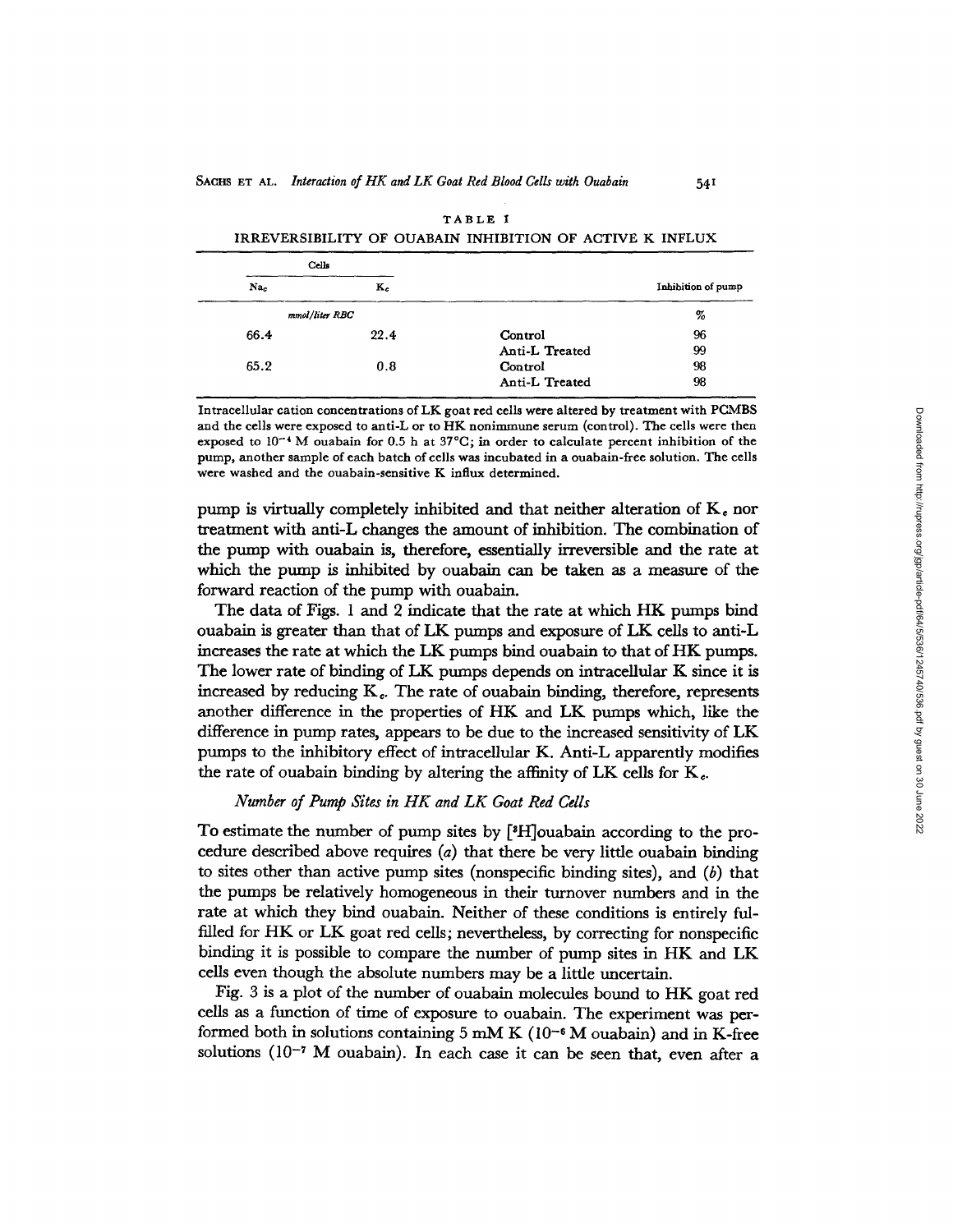

**FIGURE** 3. Ouabain molecules bound per cell in HK cells vs. duration of exposure to solutions containing ouabain. The number next to each point is the simultaneously determined percent inhibition of the ouabain-sensitive K influx.

maximal inhibition is attained, the number of ouabain molecules bound continues to increase linearly with time; the slope of the line connecting the last three points (for which the percent inhibition does not change) is greater (1.14 sites/min) when the measurement is made in K-free solutions than when it is made in solutions containing K  $(0.82 \text{ sites/min})$  even though the ouabain concentration was 10 times higher in the latter case.

A correction for the linear portion of the nonspecific binding can be made by estimating the slopes of the portions of the curves of Fig. 3 in which the inhibition is constant, calculating the nonspecific binding which would occur at each time point if the process were linear, and subtracting the calculated nonspecific binding from the experimentally determined total binding. Fig. 4 shows the number of sites calculated in this way from the data of Fig. 3 plotted against the simultaneously determined percent inhibition of the pump. The number of ouabain molecules bound at  $100\%$  inhibition of the pump calculated from the least squares plot is 86 molecules/cell for the experiment performed in the absence of external K and 57 molecules/cell for the experiment performed in the presence of external K; external K apparently reduces binding to a greater extent than can be accounted for from the correction derived from the linear part of Fig. 3. In each case there is a significant nonzero intercept at  $0\%$  inhibition, positive for the experiment performed in solutions containing K and negative for the experiment performed in K-free solutions. The nonzero intercept might be explained by assuming that there is considerable inhomogeneity of the pumps in these cells both in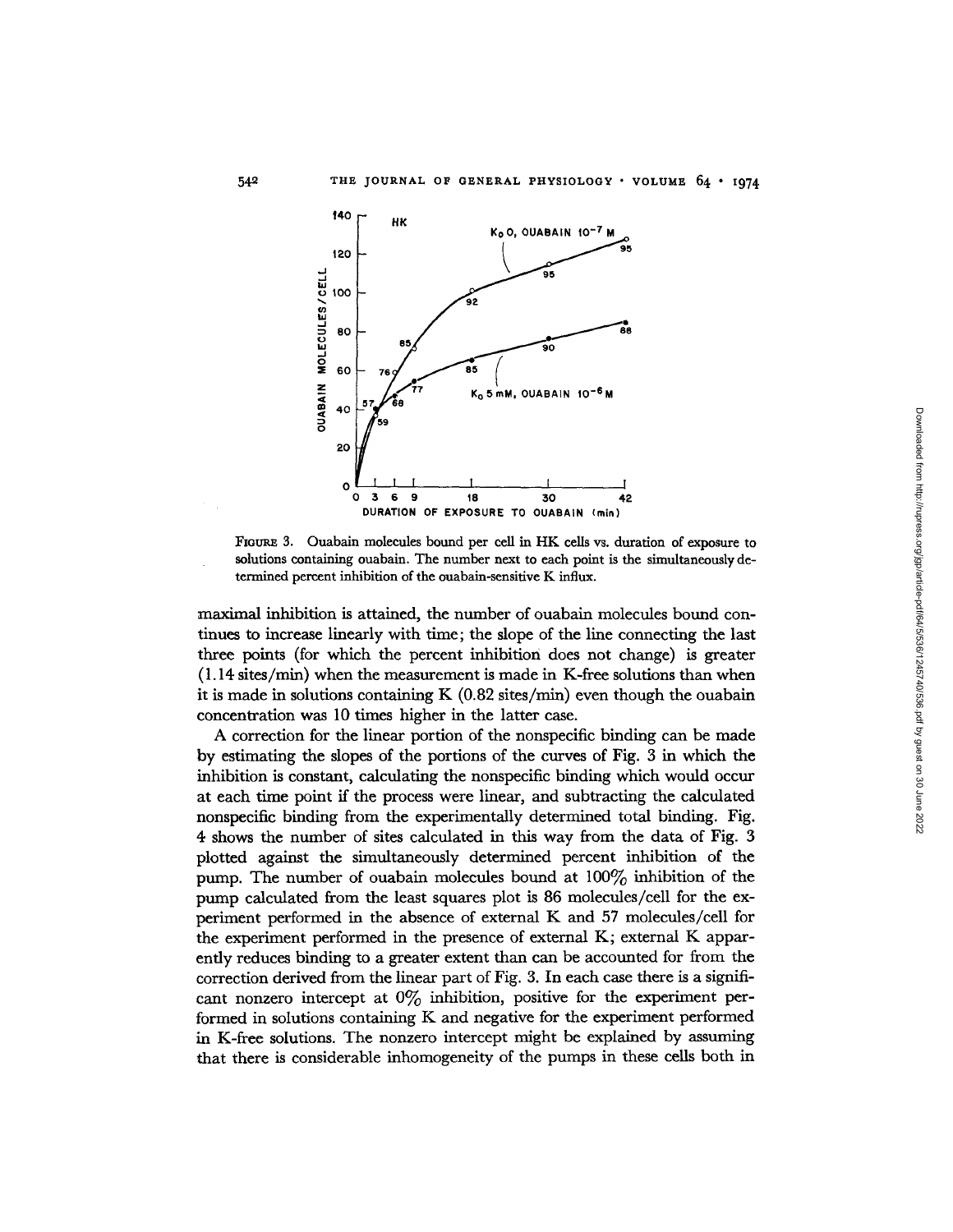

543

FIGURE 4. Ouabain molecules bound per cell vs. percent inhibition of the pump calculated as described in the text; the calculations for HK cells were made from the data of Fig. 3. The line for the experiment performed at  $10^{-7}$  M ouabain using HK cells is  $Y =$  $45.8 + 1.32 X$ ; that for the experiment performed at  $10^{-6}$  M ouabain using HK cells is  $Y = 12.4 + 0.45 X$ ; and the line for the experiment using LK cells is  $Y = 14.4 + 0.41 X$ where  $Y$  is the number of ouabain molecules bound per cell and  $X$  is the percent inhibition of the pump.

regard to their turnover number and their rate of ouabain binding. If the rate of ouabain binding is faster for pumps with low turnover numbers when the experiment is performed in the presence of K, a positive zero intercept would be expected; conversely, if ouabain preferentially binds to pumps with high turnover numbers when the experiment is performed without K, a negative intercept would be expected. That there is considerable inhomogeneity of the pumps as far as their interaction with ouabain is concerned can be seen in Fig. 5 in which the logarithm of residual pump rate is plotted as a function of the duration of exposure to ouabain. The plot is not a straight line as one would expect if the pumps each had the same turnover number and bound ouabain with a single rate constant. Similar shaped curves were obtained using LK cells.

The best estimate of the number of pump sites is, then, taken as the calculated number of ouabain molecules bound to the cell at  $100\%$  inhibition of the pump when the binding experiment is carried out in the presence of K and when correction is made for binding which occurs after inhibition of the pump is maximal. It is possible that this number is still too high; nevertheless it should be possible to compare the number of sites in HK cells with the number in LK cells when the measurements are carried out in the same way. In Fig. 4 the number of ouabain molecules bound to LK cells is plotted as a function of the simultaneously determined inhibition of the pump influx of K. Binding was performed in the presence of 5 mM K and the calculations including the correction for nonspecific binding were made as described above for HK cells.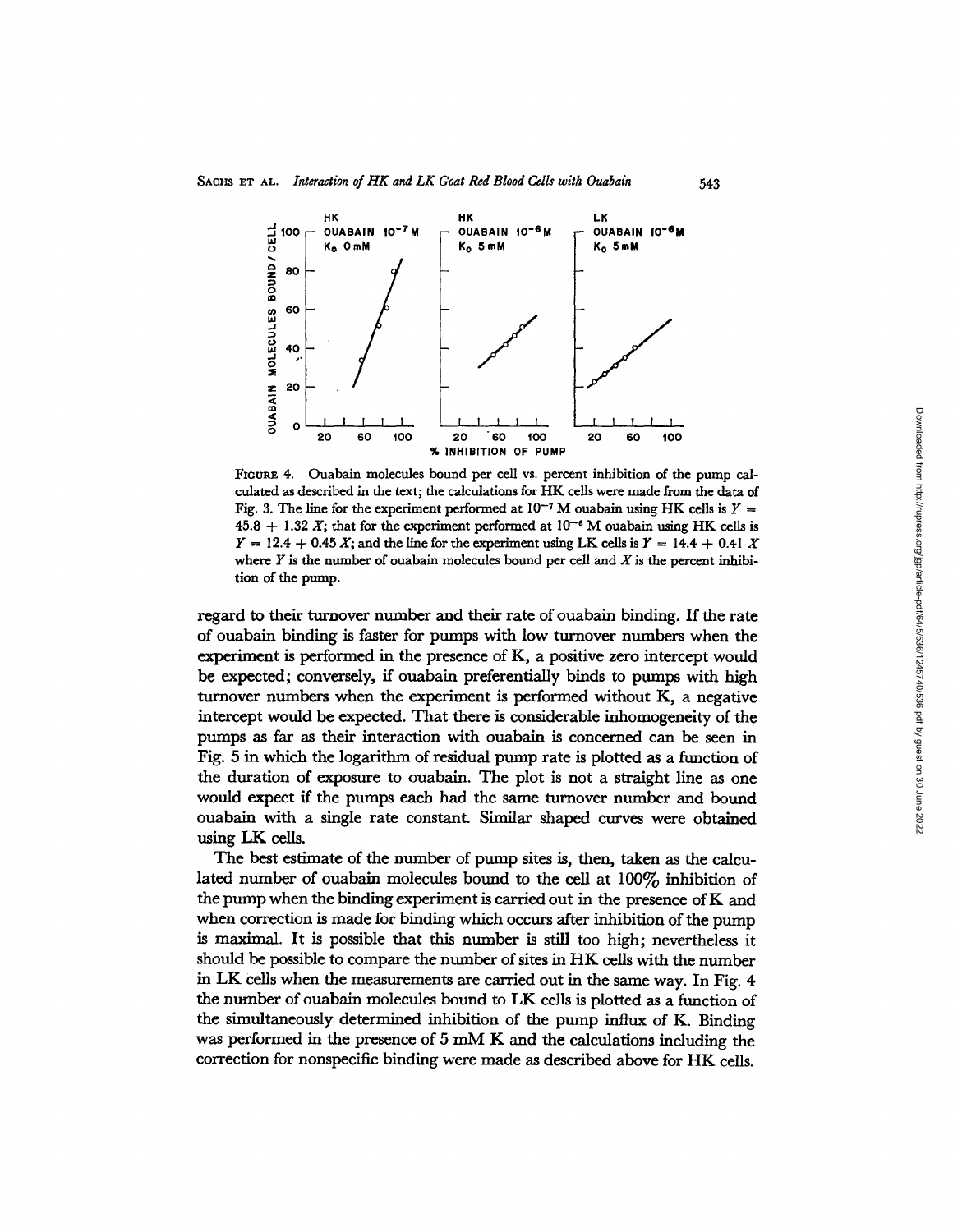

FIGURE 5. Logarithm of the residual pump influx of potassium  $({}^{i}M_{K}^{P})$  in HK cells vs. duration of exposure to ouabain.

The calculated number of binding sites at 100% inhibition of the pump for LK cells (55/cell) is the same as the number for HK cells (57/cell).

### *Effect of Anti-L on the Number of Pump Sites in LK Cells*

One of the mechanisms by which anti-L might exert its effect is by activating pumps which pump and bind ouabain very slowly in the absence of the antibody. The evidence previously presented (Sachs et al., 1974) that the antibody has no effect on the pump rate of LK cells with very low intracellular K concentrations must mean that such inactive pumps are more sensitive to inhibition by intracellular K than are the remainder of the pumps. The increased sensitivity of the inactive pumps to inhibition by intracellular K might be manifested by a marked heterogeneity of the LK pump rates. The heterogeneity could arise from a heterogeneous population of pumps on each cell, or from a heterogeneous population of cells each with a homogeneous population of pumps, or both.

If the LK pumps are heterogeneous and if one effect of anti-L is to increase both the turnover number and the affinity for ouabain of pumps whose rate of ouabain binding and turnover number in the absence of anti-L are very small compared to the more active pumps, then it might be expected that exposure of LK cells to anti-L will increase the number of ouabain molecules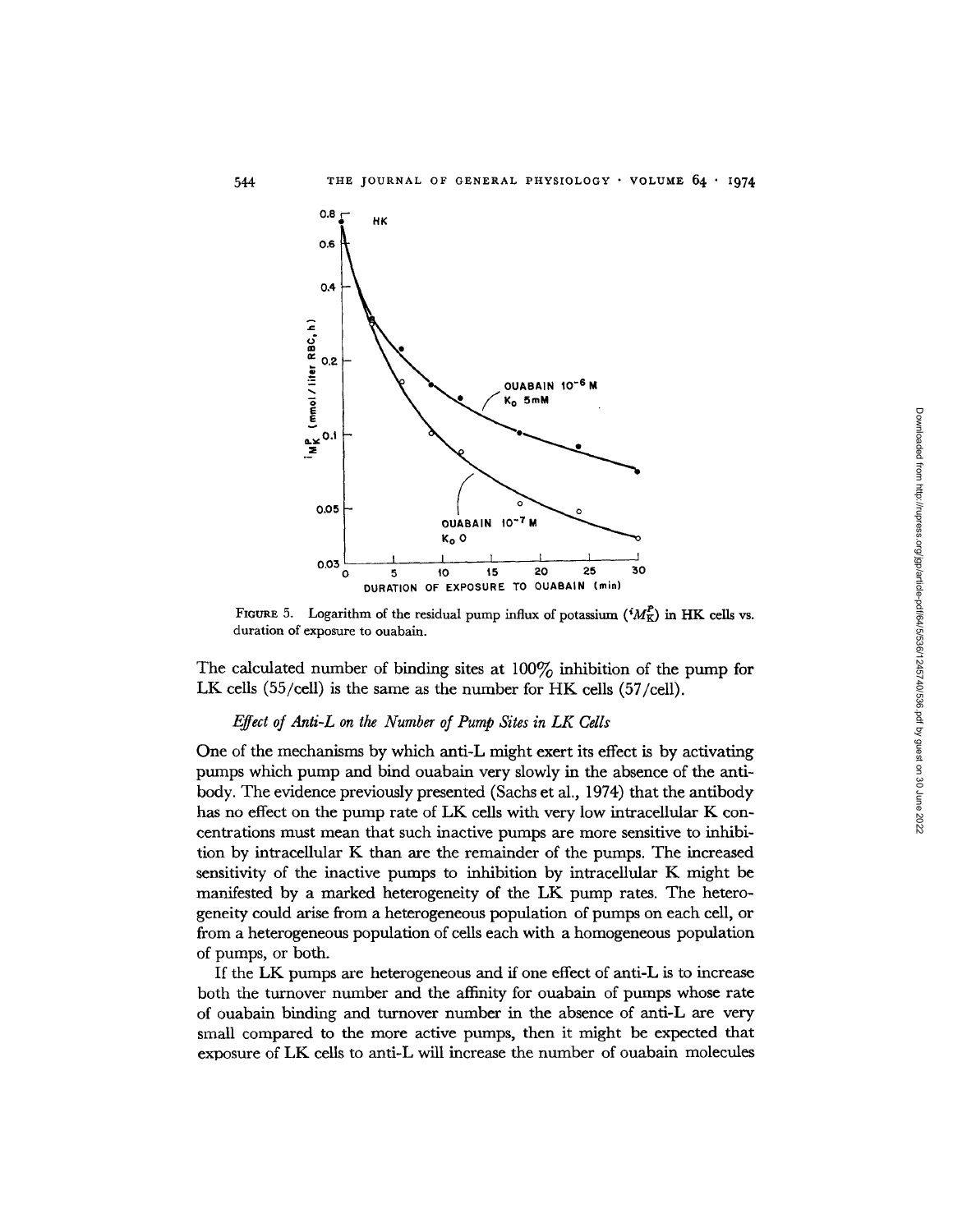bound at  $100\%$  inhibition of the pump. (In the experiments described below, no correction was made for nonspecific binding since the purpose was to compare the number of ouabain molecules bound under similar circumstances; the absolute number of ouabain binding sites is not therefore a reliable measure of the number of pump sites.) Table II presents the results of experiments in which the number of ouabain binding sites was counted in fresh LK cells exposed to either anti-L or to a nonimmune serum; exposure to anti-L increased the number of ouabain binding sites at  $100\%$  inhibition of the pump. When the same experiment was performed using PCMBS-treated cells in which intracellular K was very low (and in which anti-L has no effect

545

| ٠  |  |
|----|--|
| т, |  |

**TOTAL** OUABAIN BINDING **SITES** ([3H]OUABAIN MOLECULES BOUND PER CELL **CALCULATED AT** 100% INHIBITION OF THE PUMP) IN LK GOAT RED CELLS

|                                     |     |                |         | Ouabain binding sites per cell |
|-------------------------------------|-----|----------------|---------|--------------------------------|
|                                     | Nac | $K_c$          | Control | Anti-L treated                 |
|                                     |     | mmol/liter RBC |         |                                |
| Fresh cells                         |     |                |         |                                |
| $LK-1$                              | 62  | 40             | 52      | 81                             |
| $LK-2$                              | 55  | 31             | 44      | 58                             |
| Cells with altered $Nae$ and $Ke$ . |     |                |         |                                |
| $LK-2$                              | 65  | 23.0           | 44      | 62                             |
| $LK-2$                              | 63  | 0.8            | 53      | 48                             |

The ouabain binding sites at 100% inhibition were calculated as described in the Methods sections. Two other similar experiments were performed with similar results.

on the pump rate), there is almost no increase in the number of ouabain molecules bound in the anti-L-treated cells although anti-L still increased the number of binding sites in similarly treated cells with high intracellular K. The results are consistent with the hypothesis that LK pumps are heterogeneous in their rate of ouabain binding and pump rate and these activities are diminished by the inhibitory effect of intracellular K.

If the explanation for the results described above is indeed that anti-L increases the rate of ouabain binding to a group of sites which, in the unstimulated state, bind ouabain slowly and have a low turnover number, then it should be possible to demonstrate that, after exposure to ouabain for a period which results in submaximal inhibition of the pump, incubation with anti-L will result in cells in which the inhibition of the anti-L-stimulated pump rate is less than the inhibition of the control rate. Table III contains the results of such an experiment. LK cells were exposed to  $10^{-6}$  M ouabain in the presence of 5 mM K for the times indicated, washed free of the glycoside, exposed to anti-L or to nonimmune serum, and the ouabain-sensitive K influx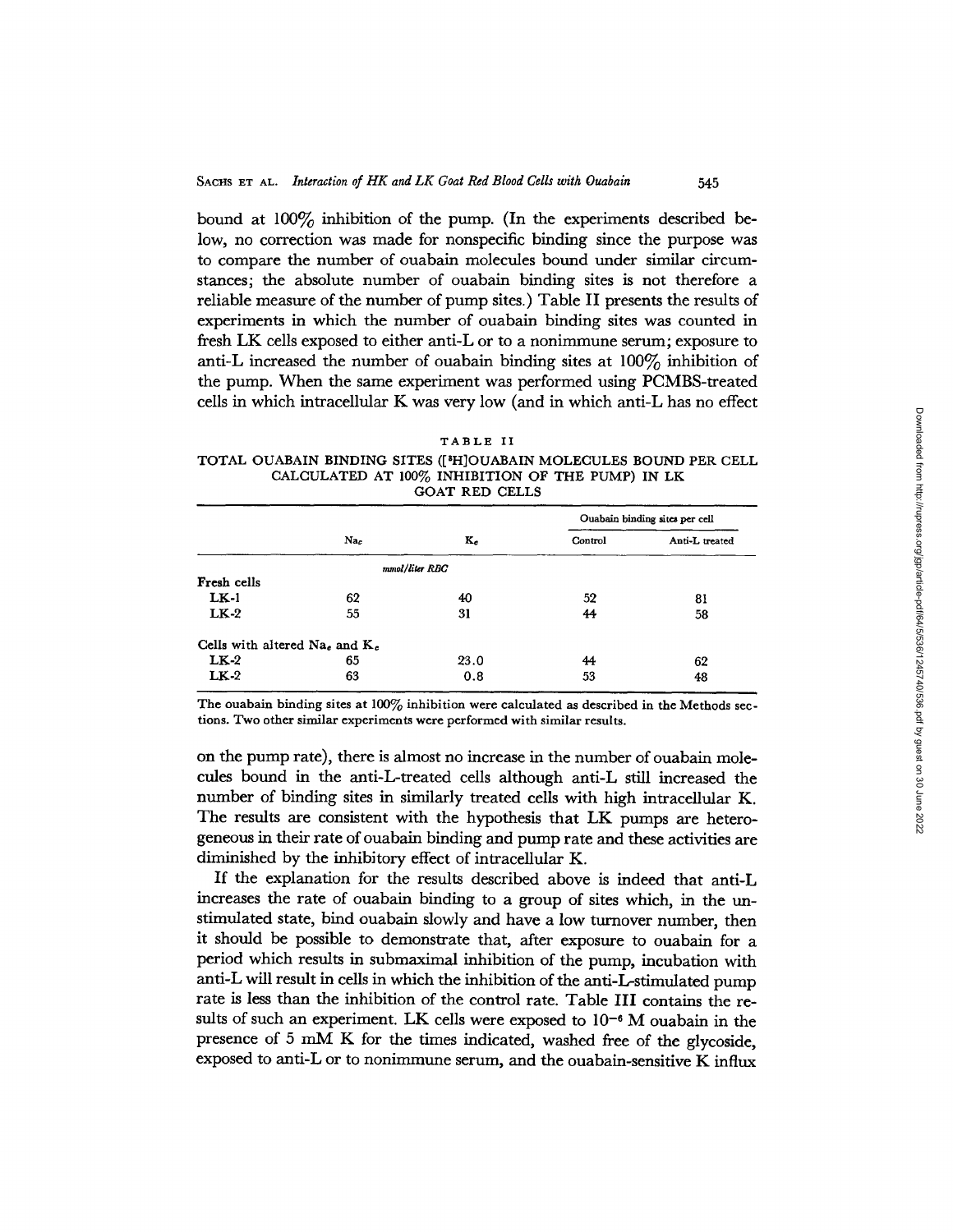| Control       |                           |    | Anti-L treated      | Anti-L stimulated flux<br>(Anti-L treated-Control) |                            |    |
|---------------|---------------------------|----|---------------------|----------------------------------------------------|----------------------------|----|
| Exposure time | $^{i}M_{\nu}^{P} \pm$ SEM |    | ${}^tM^P_v \pm$ SEM |                                                    | ${}^{i}M_{\tau}^{P}$ ± SEM |    |
| min           |                           | %  |                     | %                                                  |                            | %  |
| 0             | $0.260 \pm 0.005$         |    | $0.597 + 0.012$     |                                                    | $0.337 + 0.013$            |    |
|               | $0.228 + 0.016$           | 12 | $0.552 + 0.006$     |                                                    | $0.324 + 0.017$            | 4  |
| 4             | $0.157 + 0.005$           | 40 | $0.423 + 0.005$     | 29                                                 | $0.266 \pm 0.007$          | 21 |

|  | RТ<br>. . | L | u<br>c | and the |  |  |
|--|-----------|---|--------|---------|--|--|
|  |           |   |        |         |  |  |

546

EFFECT OF ANTI-L ON OUABAIN-SENSITIVE K INFLUX *(Mp)* AFTER BRIEF EXPOSURE **TO** OUABAIN

LK **cells were** exposed at **10-6** M ouabain in 5 mM K solutions for the times indicated. The cells were then washed and exposed **to** either anti-L **or** a nonimmune serum. The **cells** were again washed and the ouabain-sensitive K influx determined,  $n = 4$ .  $^iM_K^p$  is expressed in mmol/liter RBC, h.

determined. The K influx which is stimulated by anti-L is less sensitive to ouabain inhibition than is the control influx; this suggests that anti-L stimulates a group of LK pumps which, before stimulation by anti-L, are characterized by a low turnover rate and a slow rate of binding of ouabain.

The cells used in the experiment described above were also used for the determination of the time-course of ouabain binding; in Fig. 6 the number of ouabain molecules bound per cell is plotted as a function of the percent inhibition of the pump. As expected, the number of ouabain molecules bound to the cells at  $100\%$  inhibition is greater in the cells exposed to anti-L than in the cells exposed to the nonimmune serum; the difference is less in the cells preincubated with ouabain for 4 min, and in these cells the anti-L-stimulated pump influx was inhibited to some extent by preexposure to the glycoside (Table **III).** The positive zero intercept in the control cells is converted to a negative intercept in the cells preexposed to ouabain for the longest time interval; this may again reflect heterogeneity in the ouabain binding characteristics and turnover rates of the pumps.

Although the anti-L-stimulated pump influx is less sensitive to inhibition by ouabain than the control influx, the difference is relative; if the cells are exposed to a concentration of ouabain which results in 100% inhibition of the pump, subsequent exposure to anti-L no longer increases the K influx. In a preliminary experiment (Fig. 7) the effect of preexposure of LK cells for 0.5 h to varying concentrations of ouabain in K-free solutions on the magnitude of the ouabain-sensitive K influx was determined. Almost complete inhibition of the ouabain-sensitive K influx occurred at 2.5  $\times$  10<sup>-7</sup> M ouabain. LK cells were therefore exposed to ouabain at 2.5 and 5.0  $\times$  10<sup>-7</sup> M ouabain for 0.5 h, washed free of the inhibitor, and then exposed to either anti-L or to nonimmune serum. After exposure to the serum the ouabain-sensitive K influx was measured; in addition a portion of the cells was exposed to  $10^{-6}$  M [<sup>8</sup>H]-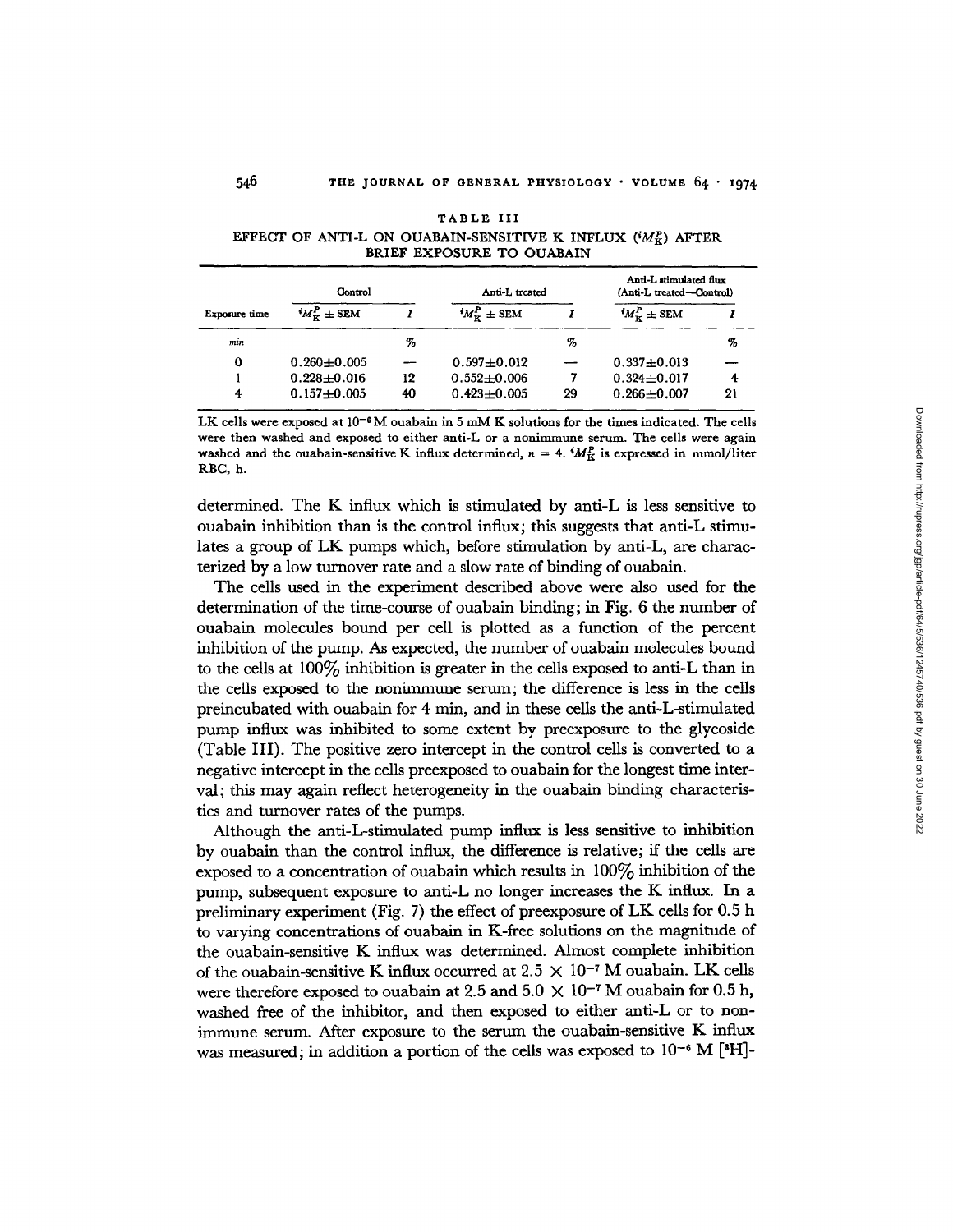

FIGURE 6. Number of ouabain molecules bound per cell vs. percent inhibition of the pump. The cells used for the experiment were the same as those described in Table III; after exposure to [H]ouabain for varying time periods, the cells were washed and incubated either with anti-L or a nonimmune serum. The cells were again washed and the number of tritiated ouabain molecules bound per cell and ouabain-sensitive K influx determined.



FIGURE 7. Ouabain-sensitive K influx  $({}^{i}M_{K}^{p})$  ( $\pm$ SEM,  $n = 4$ ) vs. ouabain concentration (logarithmic scale) to which the cells were preexposed. LK cells were incubated for 0.5 h at 37°C in K-free solutions containing the indicated concentrations of ouabain, separated from the solutions, washed four times, and the ouabain-sensitive K influx measured. *K,* during the measurement of the influx was 2.4 mM.

ouabain in solutions containing 5 mM K for 6 min, the cells were washed, and the number of ouabain molecules bound estimated. The results are in Table IV. The percent inhibition of the pump is about the same for the control cells and the anti-L-treated cells, and exposure of the cells to anti-L does not increase the number of ouabain molecules bound during the 6-min exposure. When the exposure to ouabain proceeds to  $100\%$  inhibition of the pump, therefore, both the anti-L-stimulated flux and the control flux are completely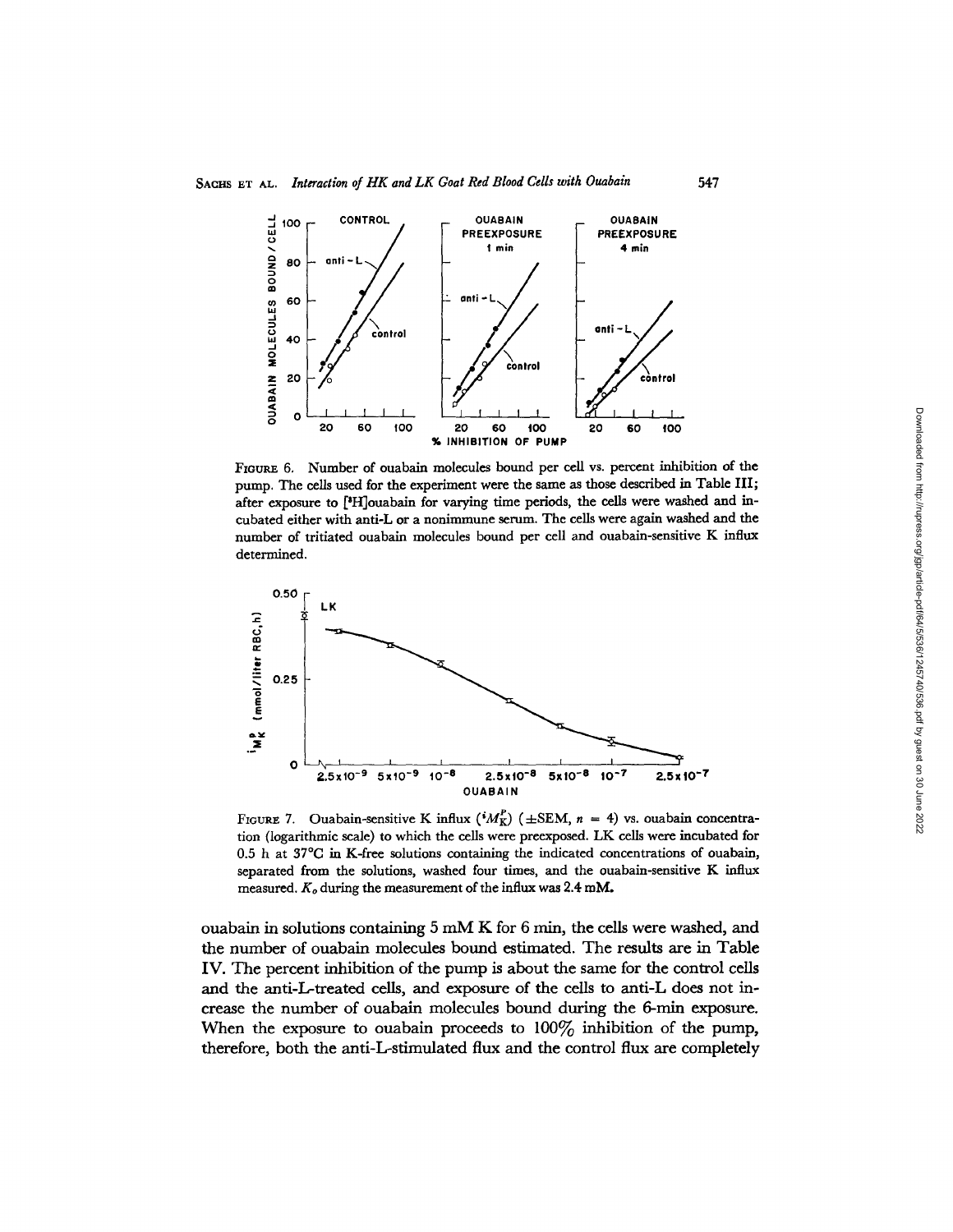| Ouabain                                  | Control                     |    |                                     |                         | Anti-L treated |                                     |
|------------------------------------------|-----------------------------|----|-------------------------------------|-------------------------|----------------|-------------------------------------|
| concentration<br>during<br>preincubation | ${}^{i}M_{\rm Y}^{P}$ ± SEM |    | Ouabain molecules<br>bound in 6 min | ${}^{i}M_{K}^{P}$ ± SEM |                | Ouabain molecules<br>bound in 6 min |
|                                          |                             | %  |                                     |                         | %              |                                     |
| 0                                        | $0.218 \pm 0.010$           |    | 25                                  | $0.507 + 0.013$         |                | 50                                  |
| $2.5 \times 10^{-7}$ M                   | $0.018 + 0.006$             | 92 | 0                                   | $0.033 + 0.002$         | 93             | 2                                   |
| $5.0\times10^{-7}$ M                     | $0.012 + 0.003$             | 95 |                                     | $0.016 + 0.004$         | 97             | 2                                   |

TABLE IV

**ANTI-L EFFECT ON OUABAIN-SENSITIVE** K INFLUX AND **OUABAIN BINDING AFTER PROLONGED EXPOSURE TO OUABAIN**

LK cells were exposed to the indicated concentrations of ouabain for 0.5 h in K-free solutions, washed, and exposed to either anti-L or a nonimmune serum. Part of the cells were then used for the determination of the ouabain-sensitive K influx  $(n = 4)$  and another part were exposed to ['H]ouabain (10 - <sup>6</sup> M in a solution containing 5 mM K) for 6 min, washed, and the number of ouabain molecules bound to the cells determined.

inhibited and, as expected, anti-L does not expose any new ouabain binding sites. Although the pumps sensitive to stimulation by anti-L bind ouabain less readily than the pumps which are not stimulated by anti-L, the difference is relative and can be overcome by a sufficiently high ouabain concentration.

#### DISCUSSION

One of the conclusions from the results presented in this paper is that the number of pumps in HK and LK goat red cells are about the same (Fig. 4). The previously reported observation (Sachs et al., 1974) that the pump rate in HK cells at optimal concentrations of intracellular Na and K is greater than the pump rate in LK cells under the same circumstances cannot therefore be due to a difference in the total number of pumps. Even with optimal intracellular concentrations of Na and K the average turnover number of HK pumps must be greater than that for LK pumps.

The results presented in Fig. 1 indicate that HK pumps bind ouabain more rapidly than LK pumps and that treatment of LK cells with anti-L increases the rate at which they bind ouabain to that characteristic of the HK pumps. This represents another difference in the operational characteristics of the transport system of HK and LK cells, and this difference also seems to be dependent on intracellular K. Thus the experiment shown in Fig. 2 indicates that the pumps of LK cells with very, low  $K_e$  bind ouabain at a faster rate more comparable with HK cells or LK cells treated with anti-L. When  $K_{\epsilon}$  is very low, treatment of the LK cells with anti-L does not accelerate the rate at which their pumps bind ouabain. The circumstances under which the ouabain binding rate of the LK pumps is the same as that of the HK pumps (low  $K_c$  or anti-L-treated high  $K_c$  cells) are those under which the pump rate is greatest.

Both pumps of HK cells and those of LK cells display marked heterogeneity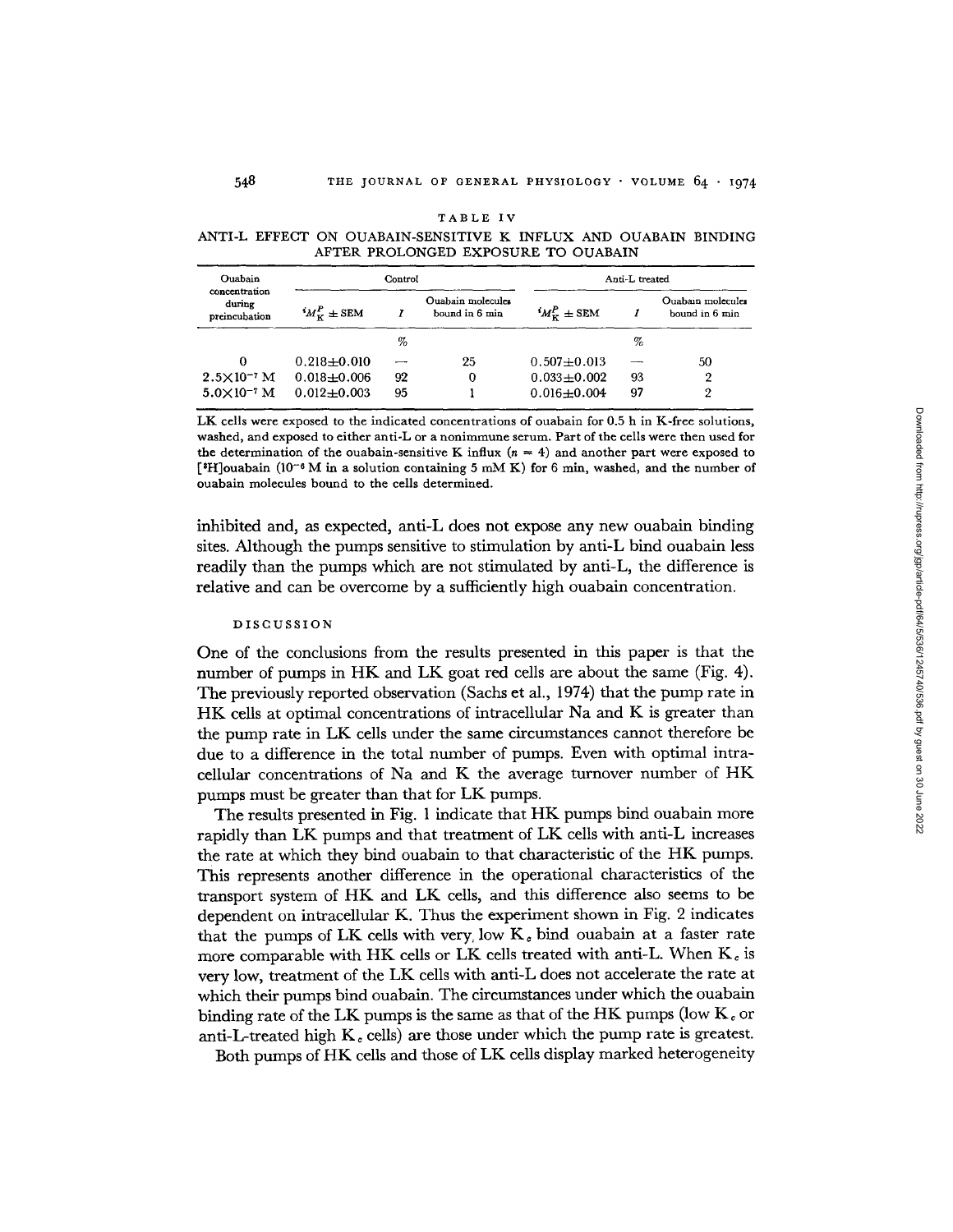as far as their rate of ouabain binding or their turnover number or both is concerned. The heterogeneity of the pumps of LK cells is reflected in the ability of anti-L to increase the number of ouabain molecules bound at  $100\%$ inhibition of the pump. Exposure to anti-L must increase both the turnover rate and the rate of ouabain binding of a group of LK pumps. Since removal of intracellular K produces LK cells in which exposure to anti-L does not increase the number of ouabain molecules bound at  $100\%$  inhibition, the low turnover rate and rate of ouabain binding of the anti-L-sensitive pumps reflects an effect of intracellular K on these characteristics and indicates that the pumps responsive to anti-L are more sensitive to this effect of intracellular K than are the remainder of the LK pumps or the HK pumps. The different rate of ouabain binding of the anti-L-sensitive sites is relative; when exposed to a high enough concentration of ouabain these pumps are inhibited and anti-L affects neither the pump rate nor the number of ouabain molecules bound during a subsequent exposure to the inhibitor. It is not clear whether the heterogeneity of the pumps is due to a heterogeneous population of pumps on each cell, a heterogeneous population of cells, or both.

The results reported here for goat cells differ from those previously reported for sheep red cells (Dunham and Hoffman, 1971) in that LK sheep cells have many fewer pump sites than HK sheep cells; thus fresh LK sheep cells were found to have on the average 7.6 and HK cells 42.4 pump sites per cell. It was suggested, however, that pumps of LK sheep cells have a lower affinity for ouabain than HK pumps. It has been reported that exposure of LK sheep red cells to anti-L increases the number of ouabain binding sites (Lauf et al., 1970), but the effect of lowering  $K_c$  on this number has not been reported. More recently, it has been reported (Joiner and Lauf, 1974) that the number of sites on HK sheep cells (120-140) was higher than the number on homozygous LK cells (50-70); that the rate of binding to HK cells was much more rapid than to LK cells; and that anti-L increased the rate of binding to LK cells toward that of HK cells although anti-L did not increase the number of binding sites on LK cells. The reasons for the differences between the two studies using sheep cells and the present using goat cells is not clear; it is possible that the abnormality of the pumps of LK goat cells may not be the same as the abnormality of LK sheep pumps, but methodological differences may also be partly responsible for the discrepancies.

*Received for publication 18 October 1972.*

This work was supported by grants from the National Institutes of Health AM-13981, AM-05644, AM-16196, and HE-09906, from the National Science Foundation GB-18924, and from the American Heart Association.

This work was done during Dr. Sachs' tenure of an Established Investigatorship of the American Heart Association.

Dr. Kropp was a postdoctoral fellow of the Division of General Medical Sciences of the National Institutes of Health.